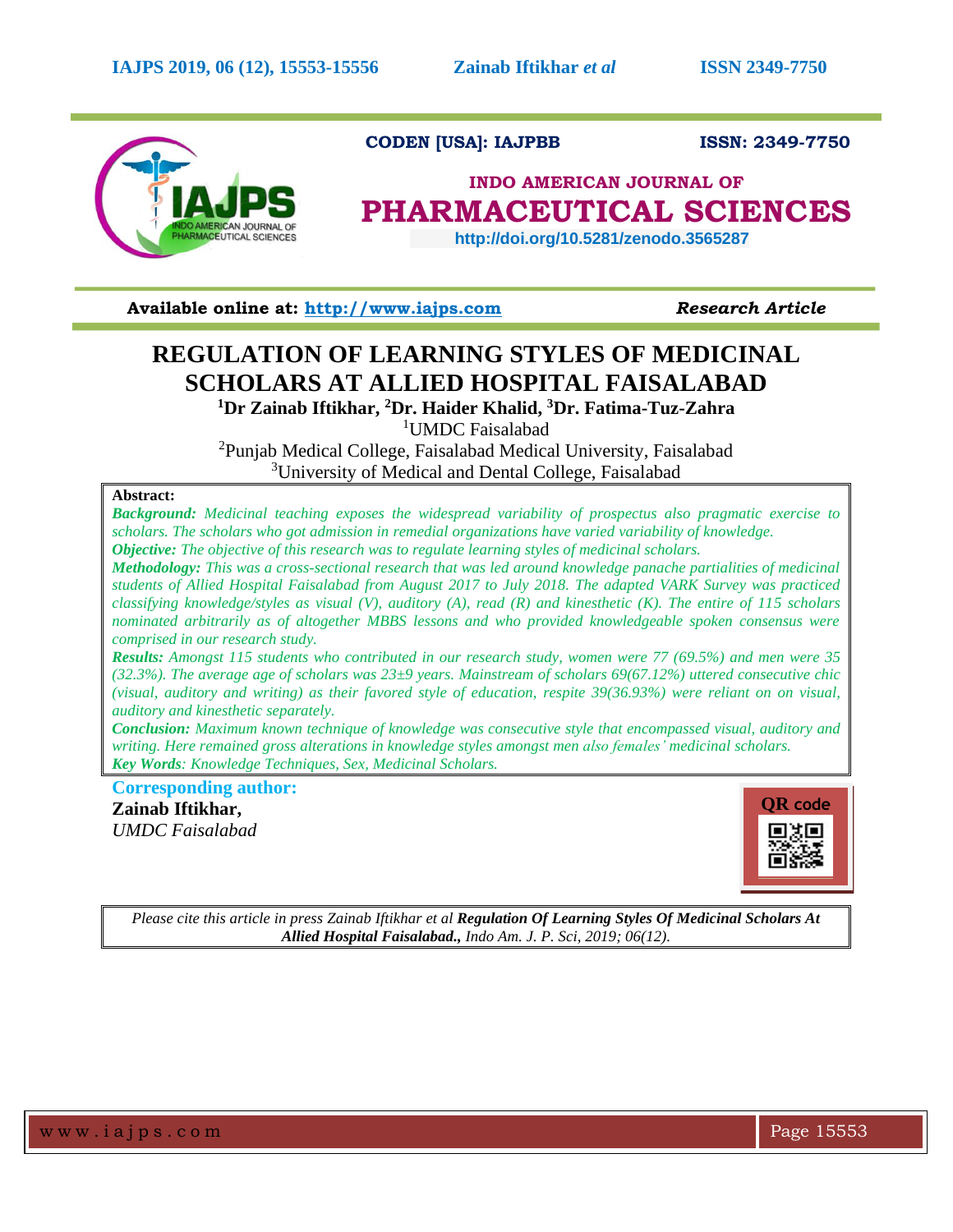#### **INTRODUCTION:**

Medicinal teaching exposes the widespread variability of prospectus also pragmatic exercise to scholars. The scholars who got admission in remedial organizations have varied variability of knowledge. The objective of this research was to regulate learning styles of medicinal scholars at Allied Hospital Faisalabad. The approaches and conducts finished which a separate obtains, recalls also copies the information brands its knowledge styles [1]. Improved sympathetic knowledge panaches of scholars' brands distribution of information productive. The sympathetic of knowledge styles of scholars are being extra absorbed in investigations, so that fences in sympathetic might remain minimalized also contribution and output instrument must remain in symmetry. Apiece creature has dissimilar conducts of receiving also reeducation data. Those method remain named knowledge technique of novel info [2]. About some scholars have improved competence of learning over heeding. Few require writing also they solitary require to understand the image, absorb improved. The knowledge technique which remained confidential through Fleming and Mills as visual auditory and kinesthetic [3]. The graphic studies improved through sighted impartial like diagrams, charts also drawings. The extra kinds of beginners when they absorb over attending conversation remain called auditory learners. This has been permitted that teaching superiority by sympathetic of knowledge styles make its actual to mature prospectuses [4]. The dissimilar replicas of knowledge styles of scholars might be retrieved for that exploit their knowledge. Through significant knowledge styles of scholars, teachers might get assistances also may strategy their teaching actions. It is actual much significant for the instructor, to distinguish for applying sequences that scholars fit to which group of knowledge style. If technique of performance of information is in reliable by scholar style of knowledge, it might remain extra cooperative for them [5].

#### **METHODOLOGY:**

This was a cross-sectional research that was led around knowledge panache partialities of medicinal students of Allied Hospital Faisalabad from August 2017 to July 2018. The adapted VARK Survey was practiced classifying knowledge/styles as visual (V), auditory  $(A)$ , read  $(R)$  and kinesthetic  $(K)$ . The entire of 115 scholars nominated arbitrarily as of altogether MBBS lessons and who provided knowledgeable spoken consensus were comprised in our research study. The fine planned sequence is that retains poise among stations of announcement. The current research amongst medicinal scholars for meaningful their knowledge style has exposed that graphic technique is favored by 12.39%, auditory technique by 8% also consecutive style through 59%. The Medicinal teaching includes very great sum of applied services. The manner of info exhibition would remain favored by receipt of scholars. Those consequences remain intelligible by research study anywhere, amongst scholars 9.7% favored visual knowledge style also 6.8% favored auditory knowledge technique. Amongst those scholars, 10.8% favored knowledge from interpretation also script whereas 20.3% favored by means of altogether their Sanities. Those consequences remained likewise intelligible by research study led at Romania amongst medicinal scholars. The mainstream of scholars 64 (59%) in the current research articulated multimodal, consecutive style that comprised graphic auditory also kinesthetic style of knowledge. Sideways by age, gender and house, scholars remained enquired to reference knowledge techniques. The information remained examined via using SPSS version 23.

#### **RESULTS:**

Amongst 115 students who contributed in our research study, women were 77 (69.5%) and men were 35  $(32.3\%)$ . The average age of scholars was  $23\pm9$  years. Mainstream of scholars 69(67.12%) uttered consecutive chic (visual, auditory and writing) as their favored style of education, respite 39(36.93%) were reliant on visual, auditory and kinesthetic separately. Amongst 115 scholars who contributed in the current research study, women scholars remained 77 (69.8%) also men's scholars stayed 35 (32.3%). The average age of scholars was 23±75 years. Concerning residence 93 (87.86%) scholars fitted to city part also 16 (16.14%) remained fitting rustic zone.

| Table 1: Knowledge methods between medicinal scholars. |            |           |            |
|--------------------------------------------------------|------------|-----------|------------|
| <b>Learning styles</b>                                 | Men        | Women     | Altogether |
|                                                        | No(%)      | No(%)     | No(%)      |
| Visual                                                 | 5(12.50)   | 5(4.05)   | 9(6.60)    |
| Auditory                                               | 7(15.62)   | 7(8.10)   | 13 (10.37) |
| Reading & writing (Kinesthetic                         | 6(15.62)   | 8 (9.48)  | 13 (11.32) |
| Kinesthetic(writing)                                   | 13 (21.87) | 9(10.81)  | 1(14.15)   |
| <b>Visual Auditory</b>                                 | 8(21.87)   | 8 (10.81) | 17(14.15)  |
| Kinesthetic                                            |            |           |            |

**Table 1: Knowledge methods between medicinal scholars.**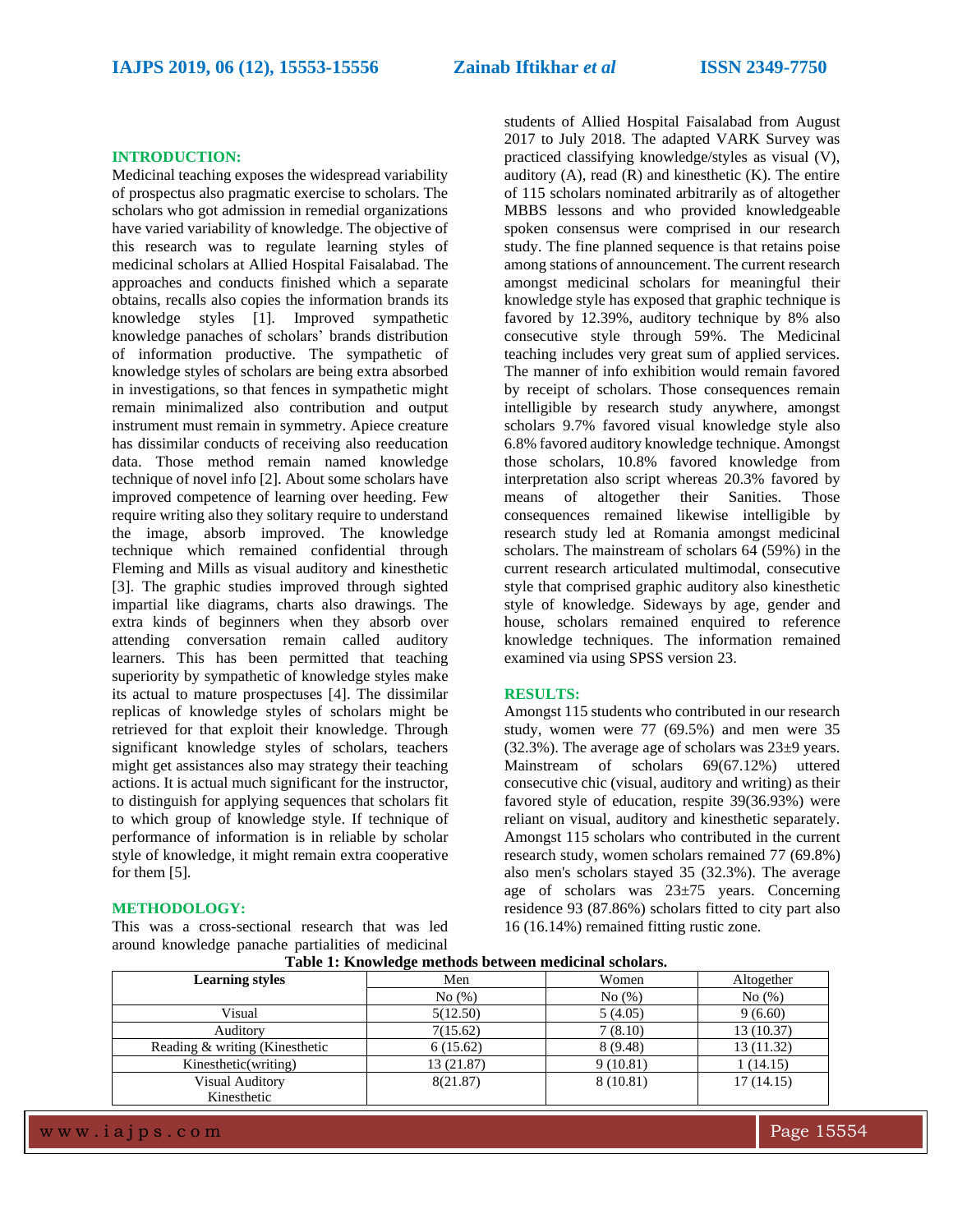Entire 117 (100) 39 (100) 78 (100) 117 (100)

Concerning research study technique, visual technique remained chose via ladies 7(9.11%) and through men 6(16.63%).The auditory style through women 4(5.06%) and through men 5(13.51%).The interpretation also script panache thru ladies 9(11.82%) and through guys 8(22.88%).The kinesthetic styles through women 8 (10.49%) and through men 6 (16.63%).The consecutive panache through women 51 (68.57%) and through men 12 (35.40%). (Table 1). The adapted VARK Survey remained practiced to classify knowledge elegances as Visual (V), Auditory (A), Read (R), and Kinesthetic (K) and sequential that comprise visual, auditory and kinesthetic. Concerning selections of research study techniques, primary partiality remained requested. The instructor would be likewise elastic in awarding the information by tonal variation. The fine planned sequence is that retains poise among stations of announcement. The current research amongst medicinal scholars for meaningful their knowledge style has exposed that graphic technique is favored by 11.38%, auditory technique by 7% also consecutive style through 58%. The Medicinal teaching includes very great sum of applied services. The manner of info exhibition would remain favored by receipt of scholars. Those consequences remain intelligible by research study anywhere, amongst scholars 7.6% favored visual knowledge style also 6.7% favored auditory knowledge technique.

## **DISCUSSION:**

Maximum known technique of knowledge was consecutive style that encompassed visual, auditory and writing. Here remained gross alterations in knowledge styles amongst men also females' medicinal scholars. The medicinal pupils are dependents on instructors to obtain information also services [6]. Amongst diverse styles of education; visual, auditory and kinesthetic consecutive remain multimodal styles is frequently favored through scholars in which they choose mixture additional than one knowledge style for learning the information. The Medicinal teaching includes very great sum of applied services. The manner of info exhibition would remain favored by receipt of scholars [7]. Those consequences remain intelligible by research study anywhere, amongst scholars 6.5% favored visual knowledge style also 5.9% favored auditory knowledge technique. Amongst those scholars, 9.7% favored knowledge from interpretation also script whereas 20.3% favored by means of altogether their Sanities. Those consequences remained likewise intelligible by research study led at Romania amongst medicinal

scholars. The mainstream of scholars 63 (59%) in the current research articulated multimodal, consecutive style that comprised graphic auditory also kinesthetic style of knowledge. Those consequences stayed intelligible by extra research study led for learning styles also methods to knowledge amongst medicinal scholars of University of Colombo, anywhere mainstream (71.2%) of primary year pupils and maximum (69.7%) of ending year pupils, had multimodal knowledge panaches [8]. In the current research, concerning sex alterations in knowledge styles, it remained originate that, graphic technique stayed chose by women 7 (10.14%) and through men  $7(15.61\%)$ . The auditory style through ladies 4 (5%) also through men 5 (32%). The kinesthetic styles through ladies 8 (9.6%) also through men 6 (14%). The multimodal/consecutive technique through women 56 (68%) also through men 13 (36%). The consequences remained in corresponding to the research study led at Michigan State University amongst medicinal scholars [9]. In that research study replies of scholars remained measured for sex change in knowledge style; maximum of ladies also solitary insufficient of men favored the solitary manner of education chic. Amongst women scholars, 6.4% favored Visual, 18.9% Favored published arguments (reading), also 35.6% favored practicing altogether their minds. In dissimilarity, amongst many scholars here remained not any precise partiality [10].

# **CONCLUSION:**

Extreme familiar method of data remained successive style that included graphic, auditory also writing. At this time the uncivilized variations in knowledge graces amid men also females' medicinal scholars.

## **REFERENCES:**

- **1.** Heidi L. Lujan,Stephen E. DiCarlo. First-year medical students prefer multiple learning styles. Physiology 2006;30(1):13-16
- 2. Alina-Mihaela Busan.Learning Styles of Medical Students - Implications in Education. Curr Health Sci J.2014 Apr-Jun;40(2): 104–110.
- 3. Lasitha Samarakoon, Tharanga Fernando, and Chaturaka Rodrigo. Learning styles and approaches to learning among medical undergraduates and postgraduates. BMC Med Educ. 2013; 13: 42-50
- 4. Erica A. Wehrwein, Heidi L. Lujan, Stephen E. DiCarlo. Gender differences in learning style preferences among undergraduate physiology students. Physiology:2007:31(2):330-35